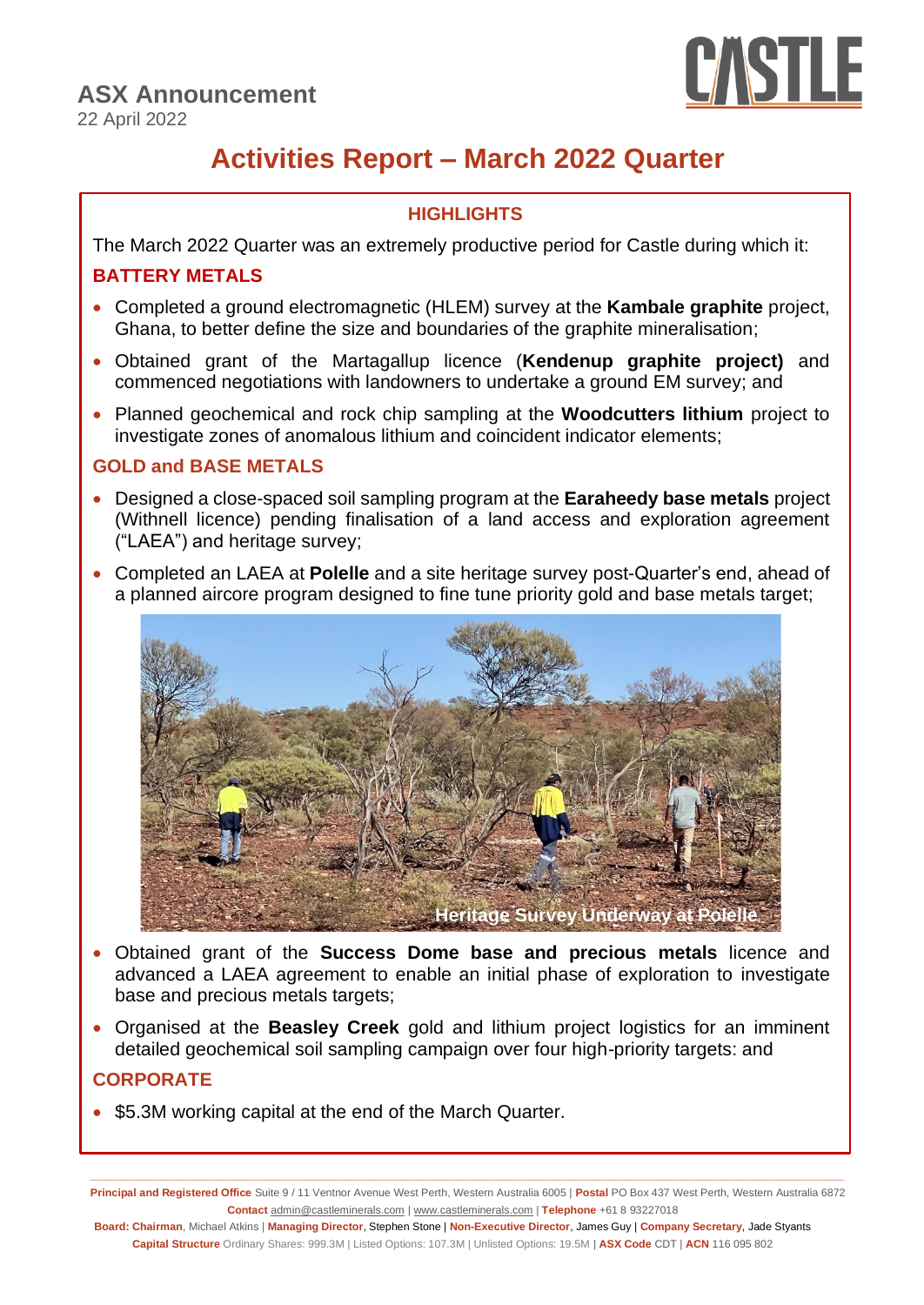Explorer and project incubator, Castle Minerals Limited (ASX: CDT) ("Castle" or the "Company"), provides the following summary of activities undertaken during the March Quarter 2022 at its Western Australia and Ghana projects.

### **BATTERY METALS**

#### **Kambale (Graphite)**

- A high-resolution ground electromagnetic (HLEM) geophysical survey was completed to assist defining the boundaries and size of the graphite mineralisation..
- The preliminary survey results show a strong correlation between drill confirmed graphite mineralisation and zones of high conductivity.
- High conductivity zones extend well outside of existing Inferred Resource boundary indicating the likelihood of extensions into sparsely or undrilled areas.
- Some offsetting structures appear coincident with known zones of higher grade material implying other similar zones may exist in undrilled areas.
- RC drilling is now being planned to confirm the boundaries of mineralisation, identify zones of higher grade material and to infill the existing Inferred Resource area.
- Preliminary test work in 2021 on near-surface, weathered graphitic schists achieved fine flake graphite concentrate grades of up to 96.4% and recoveries of 88%.
- Three excavated and composited samples used for this test work graded 12.56%, 16.09% and 17.16% total carbon.
- Kambale is Ghana's and West Africa's only known sizable graphite deposit.

#### **Kendenup (Graphite)**

- The Martagallup licence (E70/5963) hosting the historical Martagallup workings in its north was granted.
- A ground EM survey has been scheduled to commence shortly to better define and extend existing EM anomalies on both the Kendenup and Martagallup licence areas.
- The process of securing land access agreements with freehold landowners is underway to enable the EM survey and follow-up activities to take place.

#### **Woodcutters (Lithium)**

- Geochemical and rock chip sampling is planned as soon as the Woodcutters and Tramways licences are granted and the relevant access permits secured.
- An in-depth review last Quarter by a specialist geochemist of historical multi-element geochemical auger sampling data highlighted several areas of lithium and coincident indicator elements anomalism (rubidium, beryllium, caesium and tin).
- The multi-element signatures of these auger anomalies are consistent with possible hard rock lithium mineralisation associated with lithium-caesium-tantalum ("LCT") type pegmatites and their close proximity to several mapped granite intrusions provides additional encouragement.
- GSWA mapping confirmed numerous pegmatites and the gold-focused geochemical sampling by AngloGold Ashanti Limited (ASX: AGG) did not specifically sample for lithium. No drilling was subsequently undertaken.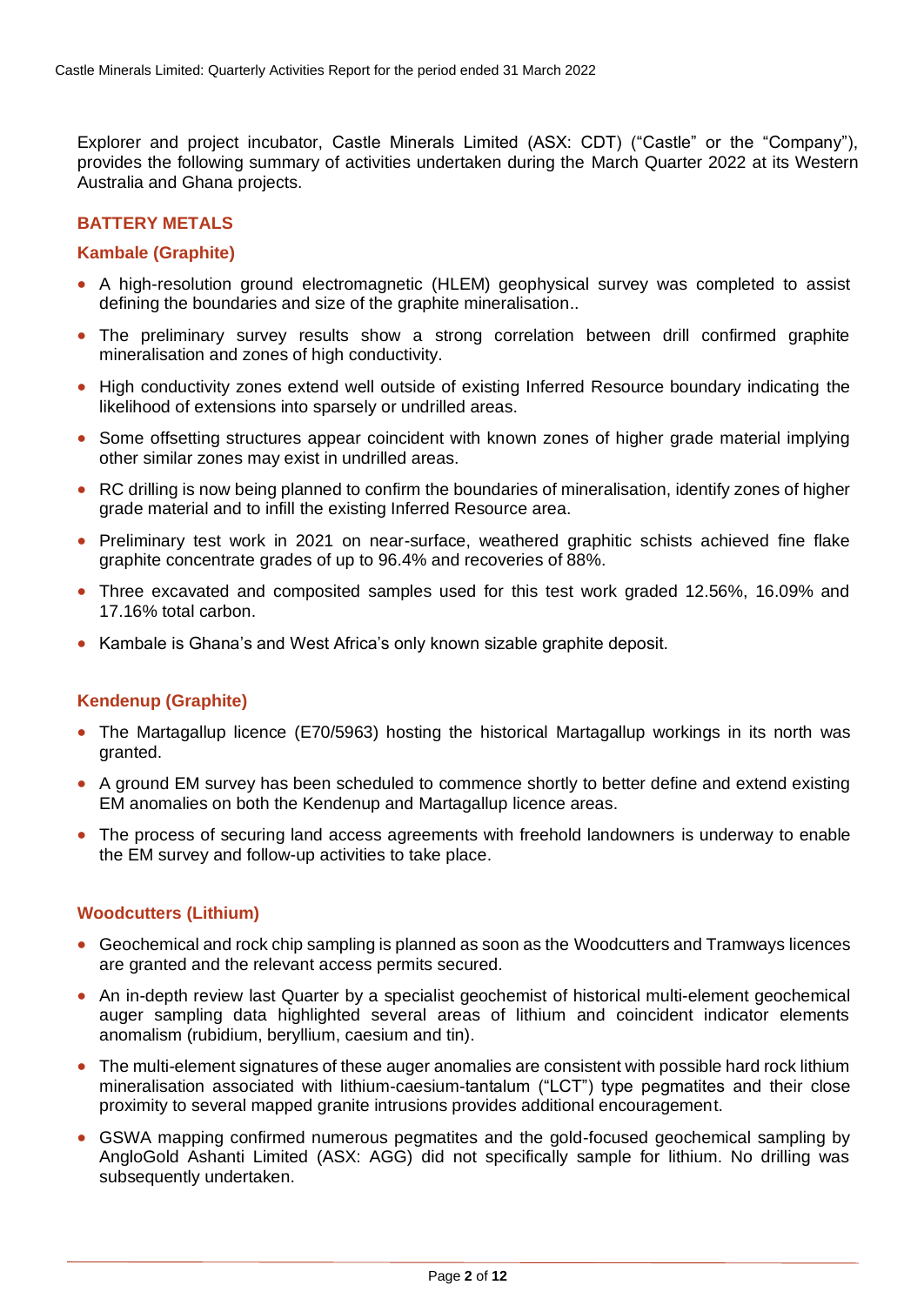- The broad nature of the AGG auger program and occurrence of lithium mineralisation over several line-kilometres may be indicative of a reasonably sizable pegmatite field associated with one or more of the granite intrusives in the area.
- The project is along trend from and in the same prospective pegmatite field that hosts the Bald Hill lithium-tantalum deposit, 25km to the northwest, and the Liontown Resources Limited (ASX: LTR) owned Buldania lithium deposit, 25km to the southwest

#### **Wilgee Springs (Lithium)**

- The 120km<sup>2</sup> Wilgee Springs exploration licence application encompasses an area considered prospective for lithium bearing pegmatites and is awaiting grant. Advanced geochemical and geophysical exploration technologies will be utilised over the laterite cover, which has hampered previous exploration.
- The project lies within same metamorphic belt and along strike of the Greenbushes lithium mine, the world's largest, highest grade and lowest cost, hard rock, spodumene concentrate producing operation, supplying 21% of global lithium from a Mineral Resource of 178.5Mt at 2.0% Li<sub>2</sub>O (refer IGO ASX release 9 December 2020).
- Castle's application also joins Lithium Australia P/L, CMC Lithium P/L and Lithium Power Holdings P/L in the same belt.
- An orientation and soil sampling campaign has been planned pending licence grant.

#### **GOLD and BASE METALS**

#### **Earaheedy (Base Metals)**

- The 870km<sup>2</sup> Earaheedy base metals project comprises six exploration licences that were applied for in 2021 and which comprise the **Withnell, Terra Rossa** and **Tableland** sub-projects.
- All three areas encompass terrane prospective for base and precious metals.
- The granted Withnell licence is adjacent to the evolving Chinook-Magazine zinc-lead project of Rumble Resources Ltd (ASX: RTR) and north of the Strickland Metals Limited (ASX: STK) Iroquois prospect.
- The four Terra Rossa applications are immediately east of the Sultan Resources Ltd (ASX: SLZ) Thaduna copper deposit.
- A sixth application covers the Tableland region in the south-eastern margin of the Basin.

#### **Withnell**

- With the Withnell licence granted, Castle is poised to undertake a closely spaced soil sampling survey to tighten up drill hole positioning ahead of a planned RC and core drilling program.
- The soil sampling program has already been designed and a hand-held spectrometer will be used to immediately assess mineralisation pending assay results. Provisional arrangements for drilling have commenced.
- Negotiations to finalise a LAEA are well advanced. A site heritage survey will then need to be undertaken.
- Very positive results reported during the Quarter by ASX listed Rumble and Strickland on their properties adjacent to the Withnell licence, and other companies generally in the Basin province, have served to considerably increase the status of and expectations for the Earaheedy Basin base metals mineralisation and hence the status also of Castle's adjacent tenure.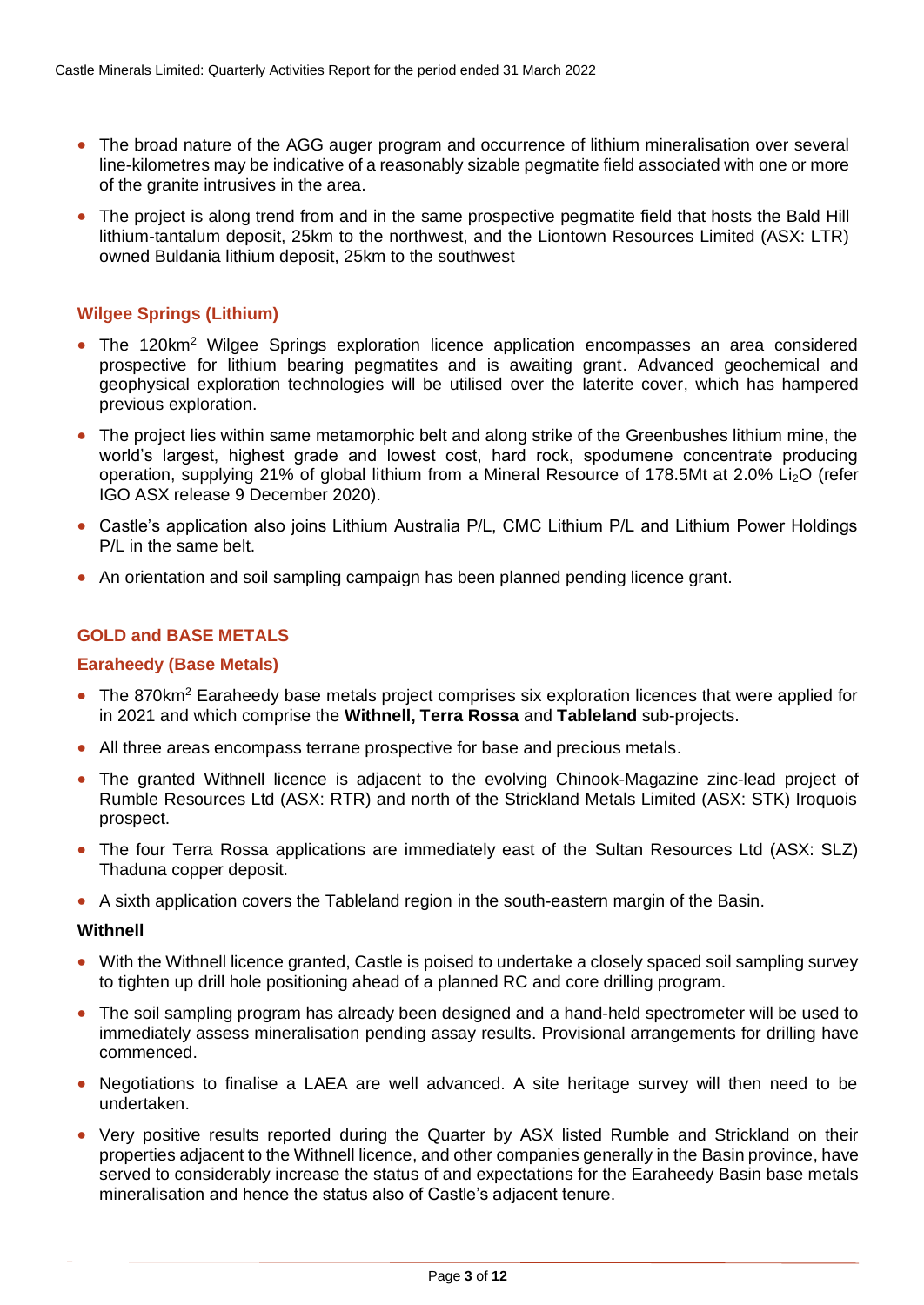### **Terra Rossa**

- A LAEA is being negotiated ahead of the grant of the Terra Rossa licence applications.
- The four contiguous Terra Rossa applications are grouped immediately to the east of the dormant Thaduna copper deposit. They extend north-south for some 40km and host at least six base metal prospects appearing on the GSWA MINEDEX database.
- The area is situated over similar stratigraphy to Rumble's and Strickland's reported base metal mineralisation, along with a deeper-seated target opportunity for shear hosted gold mineralisation within an underlying Greenstone belt.

#### **Tableland**

• No work was undertaken at Tableland pending licence grants and a LAEA being secured.

#### **Beasley Creek (Gold, Base Metals and Lithium)**

- A detailed geochemical soil sampling campaign over two high-priority gold targets with the prime purpose being to define specific drill hole locations was postponed due to extreme weather. It is now expected to commence in early-May.
- This work will also be extended to two priority areas of recognised lithium anomalism.
- The two priority gold targets fall within a structurally bound, northwest trending corridor in the centre of the licence. They comprise a consistent 600m zone with associated copper anomalism and a smaller anomalous gold zone with a multi-element association of sliver, bismuth, nickel, platinum and palladium. Sample values peaked at 137ppb Au and 1010ppm Cu.
- The two priority lithium targets have a strong geochemical signature in both soil and stream sediment samples. These are located in the southern section of the greenstone rocks, close to their margin with the Rocklea Dome granite.

#### **Success Dome (Gold, Base Metals)**

- This licence was recently granted. Once a LAEA has been secured and a site heritage survey completed, a planned initial phase of exploration can commence to investigate targets generated by Castle. A reinterpretation of the regional aeromagnetic data was able to identify specific structures that coincided with historical geochemical data thereby providing a means to identify high priority target areas.
- Success Dome is located midway between the Paulsen's and Ashburton gold deposits and is traversed for several kilometres by the regionally prominent Cheela Thrust fault.

#### **Polelle (Gold, Base Metals)**

- Following the completion of a specialist geochemical data review of historical and Castle stream sediment, soil and rock chip sampling campaigns, several priority targets for gold and base metals were defined.
- With all exploration and prospecting licences now granted and a LAEA in place, a site heritage survey has just been undertaken ahead of a planned 5,000m aircore program to begin in the June Quarter.
- The aircore program is designed to finesse the soil geochemical anomalies beneath the soil cover prior to proposed RC drilling.
- Polelle is 15km south of the Great Boulder Resources (ASX: GBR) Side Well gold project and its 5.1km-long Mulga Bill intrusive related anomaly where it is having great success in delineating a gold discovery.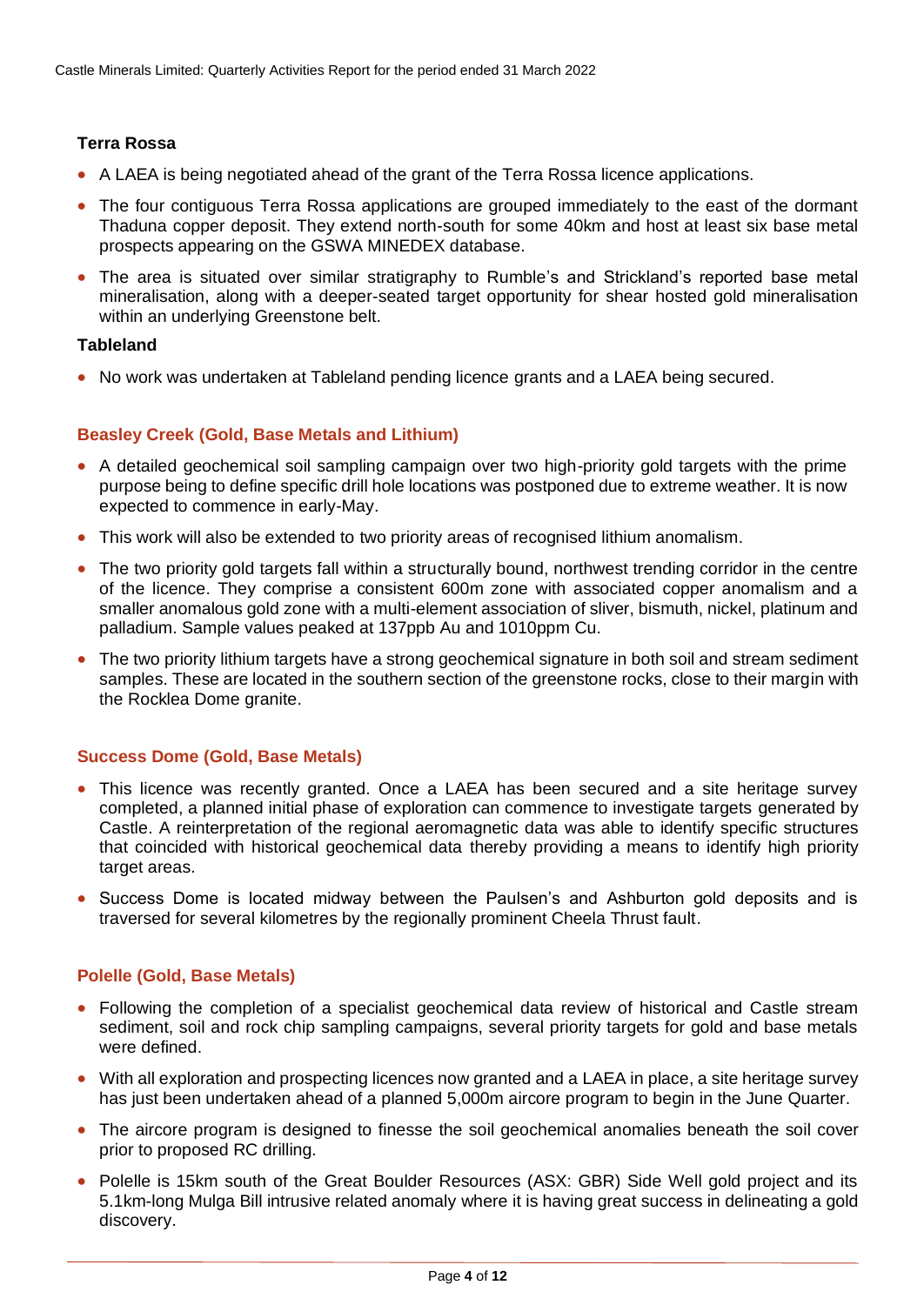- Adjoining Polelle to its north is the SensOre Limited (ASX: S3N) Tea Well project where its proprietary "AI" technology has predicted a large mineral system.
- The Albury Heath shear zone and its main splay structure extend for a combined 12km on the Polelle licence. Given the close association of gold anomalism with these structures and the success being achieved by Great Boulder and SensOre, the scope for exploration success at Polelle is considered to be strong.
- A multi-element geochemical sampling program was undertaken to extend sampling across all eight prospecting licences that had not been granted at the time of the initial programs.

#### **Wanganui (Gold)**

- A soil sampling program was undertaken over the eastern margin of the licence over the Meekatharra-Wyloo Greenstone belt that is underexplored and under deeper soil cover. Results are awaited.
- The Wanganui project, is 33km south-west of the active Meekatharra mining centre and 15km southwest of the operating Bluebird gold mine, down-plunge and along strike extensions to the existing Main Lode North and South deposits are being pursued, as well as other similar targets. The Main Lode mineralisation, which can be intermittently traced for at least 1km, is one of at least four structurally related mineralised zones.
- Drilling completed by Castle in the December 2020 Quarter indicated the likelihood of extensions to plunging mineralised structures at Main Lode South. These may be tested as an adjunct to proposed RC drilling at Polelle but is not considered high priority.

#### **Ghana (Gold)**

- Carlie Mining Limited is a wholly owned Ghanaian registered subsidiary of Castle that holds all of its Ghana project interests.
- In addition to its Kambale graphite project, Carlie has a substantial and contiguous tenure position in Ghana's emerging Upper West region. Its licence holdings encompass large tracts of highly prospective Birimian geological terrane, the host to many of West Africa's and Ghana's multi-millionounce gold mines.
- Castle continues to assess options that will see exploration on Carlie's Ghana licence holdings appropriately funded and the value of its Ghana interests fully reflected in Castle's market capitalisation. As previously flagged, this may include farm-outs, a sale to a third party or divestment into a new vehicle for listing on ASX.

#### **Iguana Farm-out**

- Pursuant to a Binding Term Sheet ("BTS") executed in July 2019, the Gbiniyiri and Degbiwu licences have been farmed-out to an unlisted Ghana company, Iguana Resources, which intends to explore for gold and base metals.
- Iguana has not met some of its obligations under the BTS and Carlie has reserved its rights accordingly. The parties are in discussions to identify a mutually acceptable resolution.

#### **Julie West Royalty**

• Castle retains a 4% net smelter precious metal royalty over the Julie West licence, a key component of unlisted Azumah Resources Limited's Wa Gold Project, which is at an advanced stage of consideration for development.

#### **NEW OPPORTUNITIES**

• Castle continues to assess opportunities for possible acquisition with a focus on Battery Metals.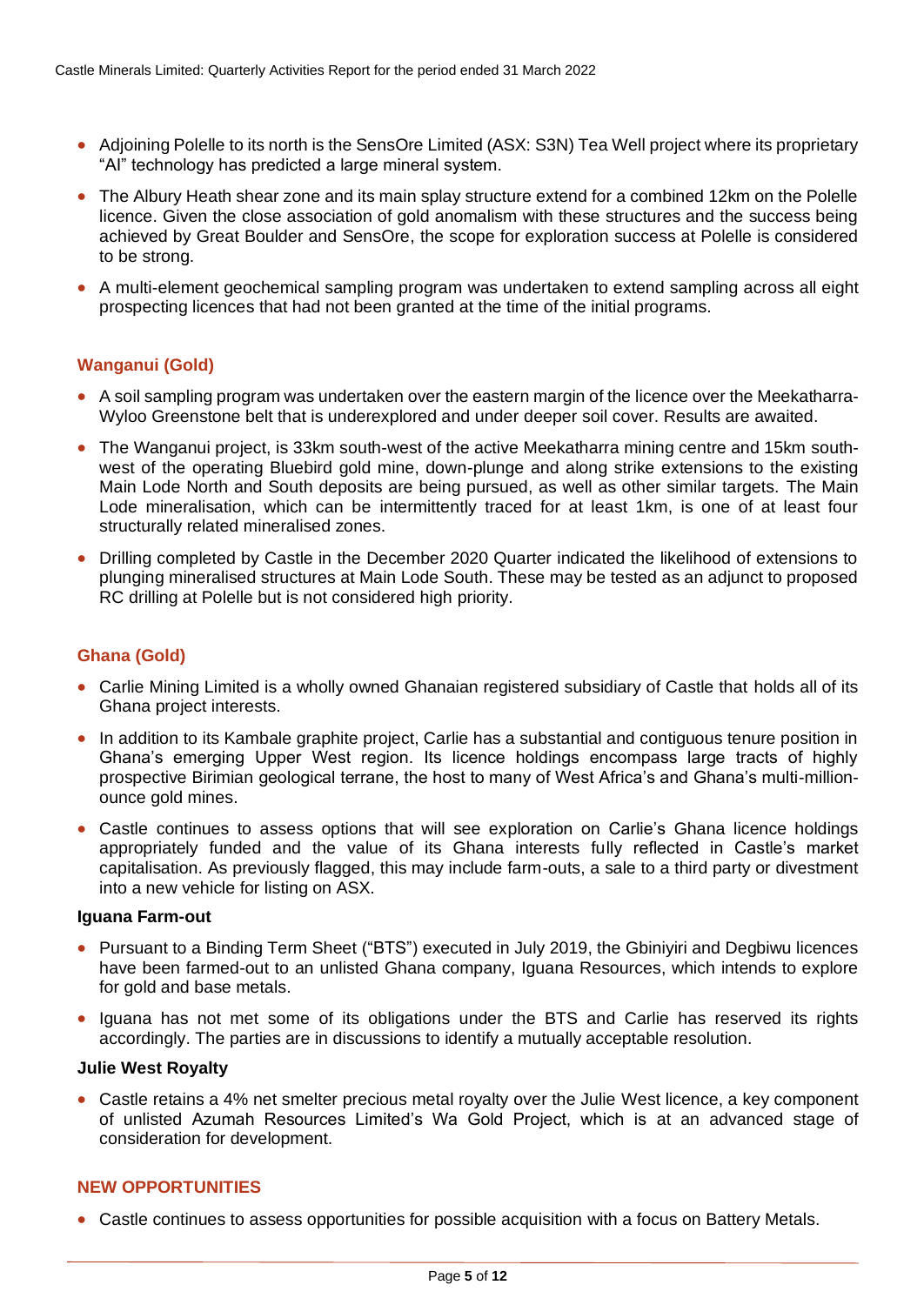### **CORPORATE AND FINANCIAL**

- On 17 January 2022 (and as also reported in the December 2021 Quarterly Report) Castle completed a heavily oversubscribed placement to sophisticated and professional investors that raised \$3.60 million (before expenses). Peak Asset Management acted as Lead Manager to the Placement.
- Castle issued 120,000,000 fully paid new ordinary shares in the Company at an issue price of \$0.03 per share under this placement. Each new share had an attaching listed option exercisable at \$0.055 each, expiring on 31 December 2024 and issued on a 1:3 basis. The Company successfully applied for quotation of the new shares and options on the ASX.
- During the March 2022 Quarter, **\$336,000** was expended on exploration and evaluation costs. Further details of cashflow movements during the March 2022 Quarter are set out in the accompanying Appendix 5B report.
- The Company made cash payments of **\$137,000** to related parties and their associates. These payments relate to the existing remuneration agreements for the Executive and Non-Executive Directors.
- As at 31 March 2022, Castle maintained a consolidated cash position of **\$5.3 million**.

#### **Next Quarter**

During the June 2022 Quarter, Castle is planning to:

#### **BATTERY METALS**

- Conduct RC drilling at the **Kambale** graphite project to better define mineralisation, identify zones of higher quality graphite and to identify sampling zones for Stage 2 test work;
- Complete a ground EM survey and commence RC drilling at the **Kendenup** graphite project to test for new and for extensions to existing graphite zones;
- Commence at **Woodcutters** a geochemical and rock chip sampling program to follow-up several areas of lithium and coincident indicator elements anomalism; and
- Undertake on the **Wilgee Springs** lithium licence an initial orientation soil sampling program and geophysical investigations:

#### **GOLD and BASE METALS**

- Undertake at the **Earaheedy base metals** project, Withnell licence, a close-spaced soil sampling program ahead of planned RC drilling;
- Conduct at **Polelle** an aircore program to fine tune several priority gold and base metal targets:
- Initiate at **Success Dome** a preliminary phase of geochemical and rock chip sampling to investigate high-priority targets for gold and base metals;
- Implement at **Beasley Creek** a detailed geochemical soil sampling campaign over two highpriority gold ahead of planned RC drilling and the investigation of two lithium targets; and

#### **CORPORATE**

• Continue to assess opportunities to grow the Company's interests and especially in the Battery Metals area.

*NB: All programs subject to the execution of landowner access agreements, LAEAs and heritage surveys as required.*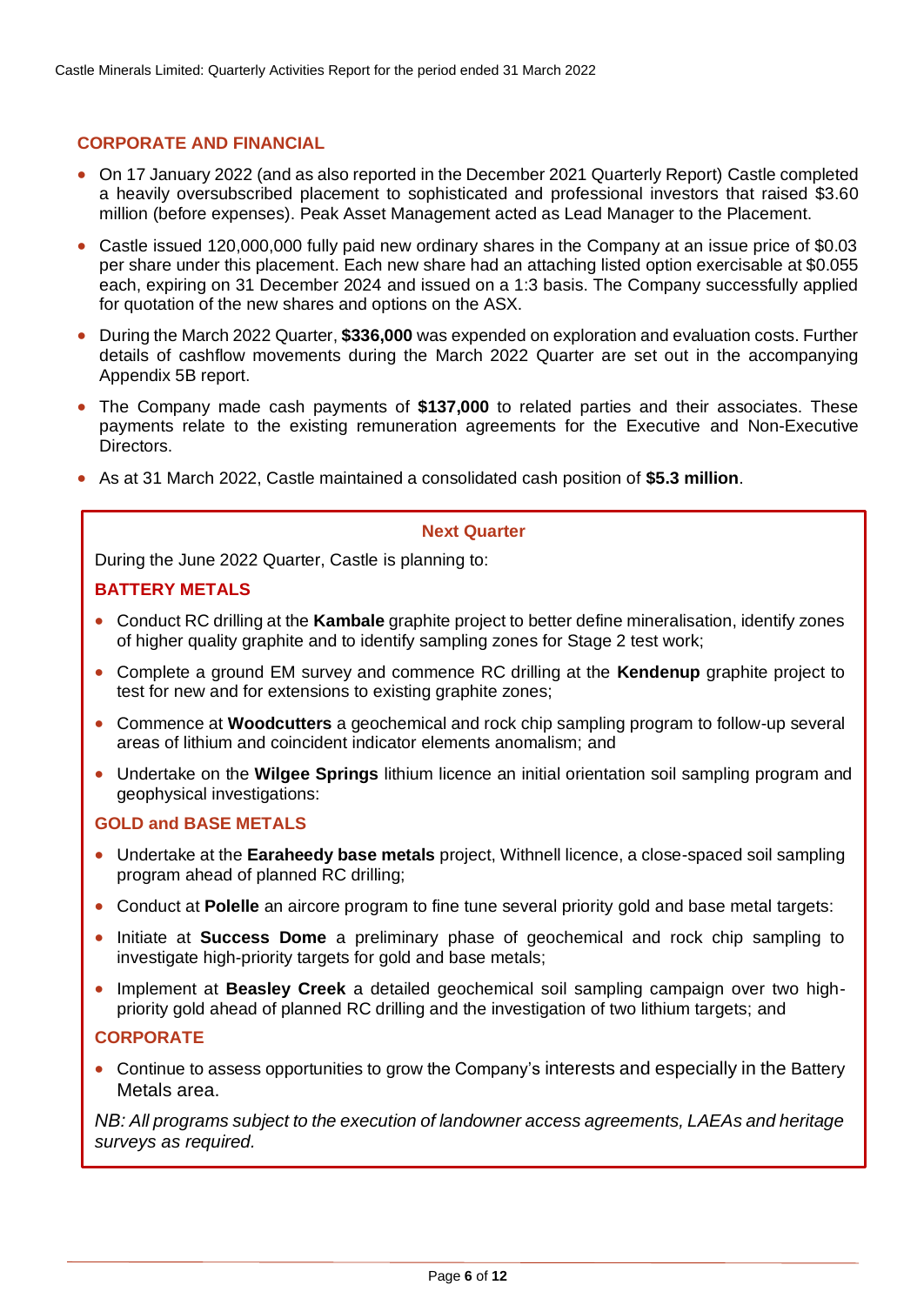Authorised for release to ASX by the Board of Castle Minerals Limited:

**Stephen Stone** Managing Director [stone@castleminerals.com](mailto:stone@castleminerals.com) +61 (0)418 804 564

#### **About Castle Minerals Limited**

Castle Minerals Limited is an Australian Securities Exchange (ASX: CDT) listed and Perth, Western Australia headquartered company with interests in several projects in Western Australia and Ghana that are prospective for battery metals (lithium and graphite), base metals and gold.

The **Earaheedy Basin** project encompasses terrane prospective for base and precious metals in the Earaheedy and Yerrida basins base metals provinces. The project comprises the **Withnell, Terra Rossa** and **Tableland** sub-projects. The Withnell licence is adjacent to the evolving Chinook-Magazine zinc-lead project of Rumble Resources Ltd (ASX: RTR) and north of the Strickland Metals Limited (ASX: STK) Iroquois prospect. The four Terra Rossa applications are east of the Thaduna copper deposits.

The **Beasley Creek** project lies on the northern flanks of the Rocklea Dome in the southern Pilbara. The strategy is to define orogenic-style, structurally controlled gold targets within the various Archean sequences. The sheared granite - greenstone contact and the "Paulsen Gold Mine" type setting within the gabbro/dolerite units that intrude the Hardey Sandstone in the northern part of the project area, are also of particular interest.



between the Paulsen's and Ashburton gold deposits. It is prospective for gold and base metals. Major thrust faults and sub-parallel shear zones highlighted in the regional magnetic and gravity data, combined with additional detailed geophysics data from previous explorers, brought this available area to Castle's attention.

The **Polelle** project, 25km south of Meekatharra and 7km southeast of the operating Bluebird Mine, hosts a mainly obscured and minimally explored greenstone belt. The belt is comprised of a combination of prospective lithological units and major structural features including the Albury Heath shear which hosts the Albury Heath deposit immediately adjacent to the east boundary of Castle's licence. Aeromagnetic surveys have indicated that the southwest trending Albury Heath shear and a splay structure are traceable onto the Polelle project area for some 12km.

At the **Wanganui** project, 15km south-west of the operating Bluebird gold mine, the opportunity is to continue to test for down-plunge and along strike extensions to the existing Main Lode North and South deposits, as well as for other similar targets.

The **Wilgee Springs** application, along strike from and within the same metamorphic belt as the World-Class Greenbushes lithium mine, 25km to the south in Western Australia's South-Western region, provides an opportunity to explore using the latest geochemical and geophysical techniques for spodumene bearing pegmatites beneath a lateritic cover that has previously hampered exploration.

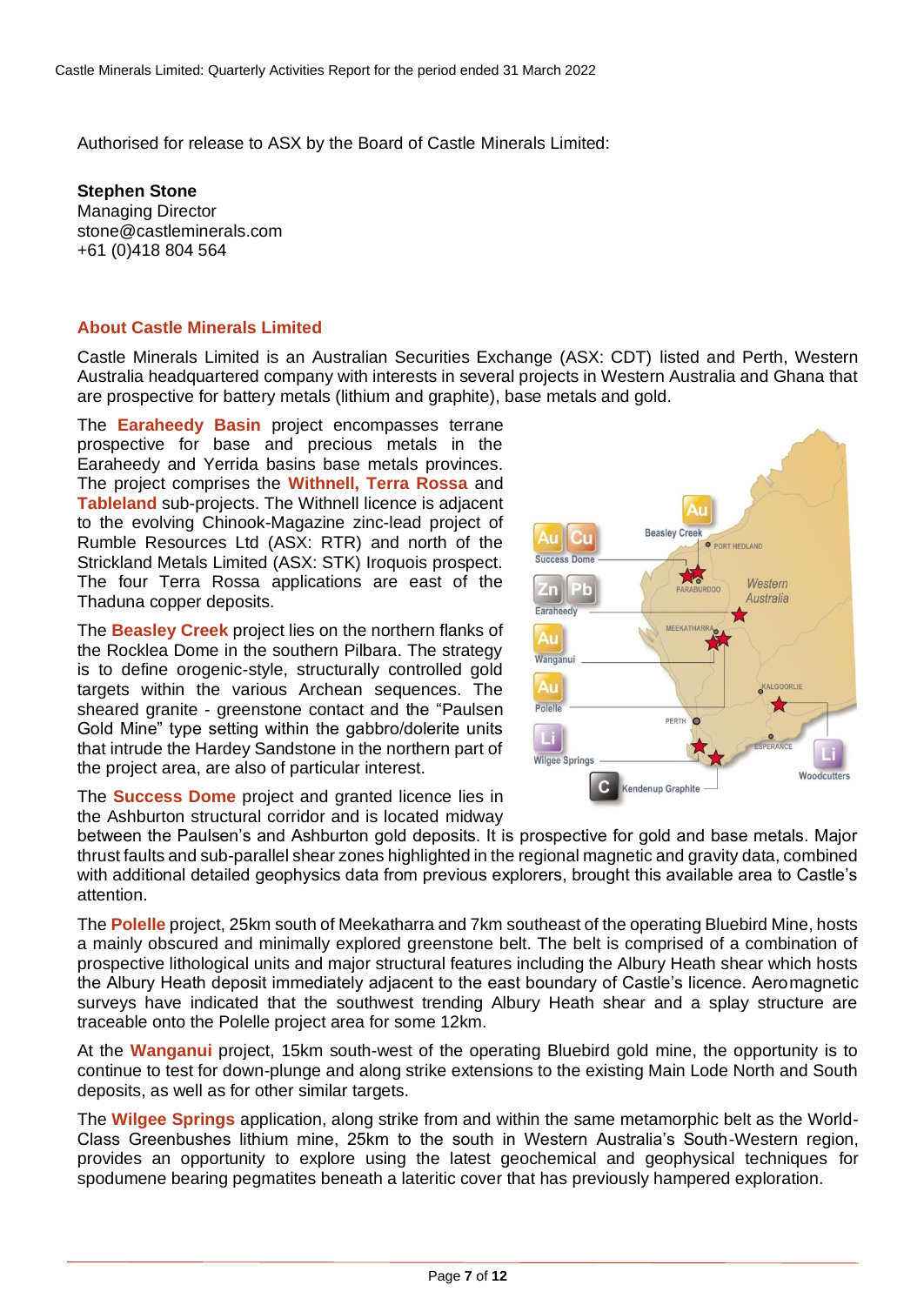The **Woodcutters** (and Tramways) applications are prospective for lithium bearing pegmatites, 25km southeast of the Bald Hill lithium mine in the Bald Hill pegmatite field region and 25km northwest of the Buldania lithium deposit.

The **Kendenup** project comprises two granted licences encompassing the historical Kendenup graphite workings and the adjacent Martagallup graphite occurrences.

In **Ghana, West Africa**, Castle has a substantial and contiguous tenure position in the country's Upper West region. Ghana has a long history of gold exploration and mining with several world-class gold mining operations owned by Tier 1 mining companies. Castle's Ghana licence holdings encompass large tracts of highly prospective Birimian geological terrane, the host to many of West Africa's and Ghana's multi-million-ounce gold mines. The project area is also host to the open-ended **Kambale** graphite project for which test work on near-surface samples produced a 96.4% total carbon fine flake graphite concentrate.

Castle retains a **4% net smelter precious metal royalty** over the adjacent Julie West licence, a key component of Azumah Resources Limited's Wa Gold Project.

#### **Cautionary Statement**

All of Castle's projects in Australia are considered to be of grass roots or of relatively early-stage exploration status. There has been insufficient exploration to define a Mineral Resource. No Competent Person has done sufficient work in accordance with JORC Code 2012 to conclusively determine

or to estimate in what quantities gold or other minerals are present. It is possible that following further evaluation and/or exploration work that the confidence in the information used to identify areas of interest may be reduced when reported under JORC Code 2012.

The **Kambale graphite deposit** is at an early stage in its evaluation with little known about how extensive the deposit is or how the graphite quality varies within it. Work to date has been undertaken on an easily accessible area which may or may not be representative of the broader deposit once that is known.

To date, the area investigated at Kambale has produced from weathered samples a fine flake size concentrate of a potentially commercially acceptable grade at a reasonably high recovery. Definitive test work on fresh material and material from other parts of the deposit has yet to be undertaken.

#### **Forward Looking Statement**

Statements regarding Castle's plans, forecasts and projections with respect to its mineral properties and programs are forward-looking statements. There can be no assurance that Castle's plans for development of its mineral properties will proceed. There can be no assurance that Castle will be able to confirm the presence of Mineral Resources or Ore Reserves, that any mineralisation will prove to be economic or that a mine will be successfully developed on any of Castle's mineral properties. The performance of Castle may be influenced by a number of factors which are outside the control of the Company, its Directors, staff or contractors.

#### **Competent Persons Statement**

The scientific and technical information in this Report that relates to the geology of the deposits and exploration results is based on information compiled by Mr Stephen Stone, who is Managing Director of Castle Minerals Limited. Mr Stone is a Member of the Australian Institute of Mining and Metallurgy and has sufficient experience which is relevant to the style of mineralisation and type of deposit under consideration and to the activity which he is undertaking to qualify as a Competent Person as defined in the 2012 Edition of the 'Australasian Code for Reporting of Exploration Results, Mineral Resources and Ore Reserves'. Mr Stone is the Qualified Person overseeing Castle's exploration projects and has

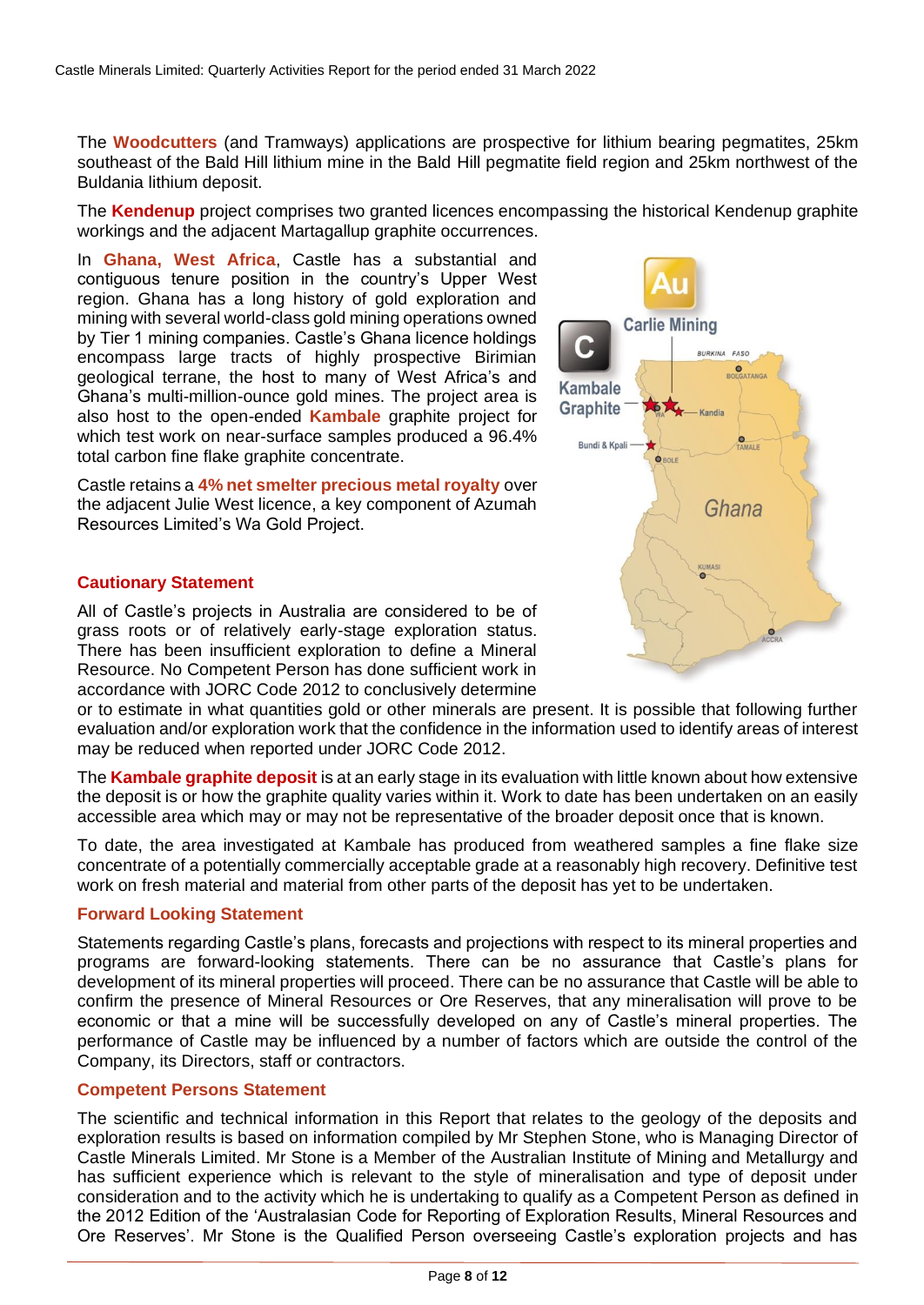reviewed and approved the disclosure of all scientific or technical information contained in this announcement that relates to the geology of the deposits and exploration.

### **PREVIOUSLY REPORTED INFORMATION RELATING TO THIS QUARTERLY ACTIVITIES REPORT**

Additional details, where applicable, can be found in the releases referenced in this Report and/or in the following releases lodged by the Company with the ASX:

| <b>Headline</b>                                                                              | <b>Date</b> |
|----------------------------------------------------------------------------------------------|-------------|
| <b>Success Dome Licence Granted</b>                                                          | 6 Apr 2022  |
| Kambale Graphite EM Survey Increases Size Expectations                                       | 31 Mar 2022 |
| EM Survey Commences at Kambale Graphite Project, Ghana                                       | 14 Mar 2022 |
| Notice given under Section 708A(5)(e) of the Corporations Act                                | 2 Mar 2022  |
| Application for quotation of securities                                                      | 2 Mar 2022  |
| Interim Financial Report for the Half Year Ended 31 December 2021                            | 25 Feb 2022 |
| Widespread Anomalous Lithium at Woodcutters                                                  | 23 Feb 2022 |
| Kendenup Graphite Project's Martagallup Licence Granted                                      | 7 Feb 2022  |
| <b>Response to Price Query</b>                                                               | 31 Jan 2022 |
| December 2021 Quarterly Report & Appendix 5B                                                 | 24 Jan 2022 |
| Soil Sampling Delineates Gold Drill Targets and Lithium Anomalies at<br><b>Beasley Creek</b> | 20 Jan 2022 |
| Application for quotation of securities                                                      | 19 Jan 2022 |
| Notice given under Section 708A(5) of the Corporations Act                                   | 17 Jan 2022 |
| Application for quotation of securities                                                      | 17 Jan 2022 |
| <b>Response to Aware Query</b>                                                               | 17 Jan 2022 |
| Proposed issue of securities                                                                 | 12 Jan 2022 |
| Castle Completes Oversubscribed \$3.6M Placement                                             | 12 Jan 2022 |
| <b>Trading Halt</b>                                                                          | 10 Jan 2022 |
| Change of Registered Office Address                                                          | 7 Jan 2022  |
| <b>Response to Price Query</b>                                                               | 4 Jan 2022  |
| Pause in Trading                                                                             | 4 Jan 2022  |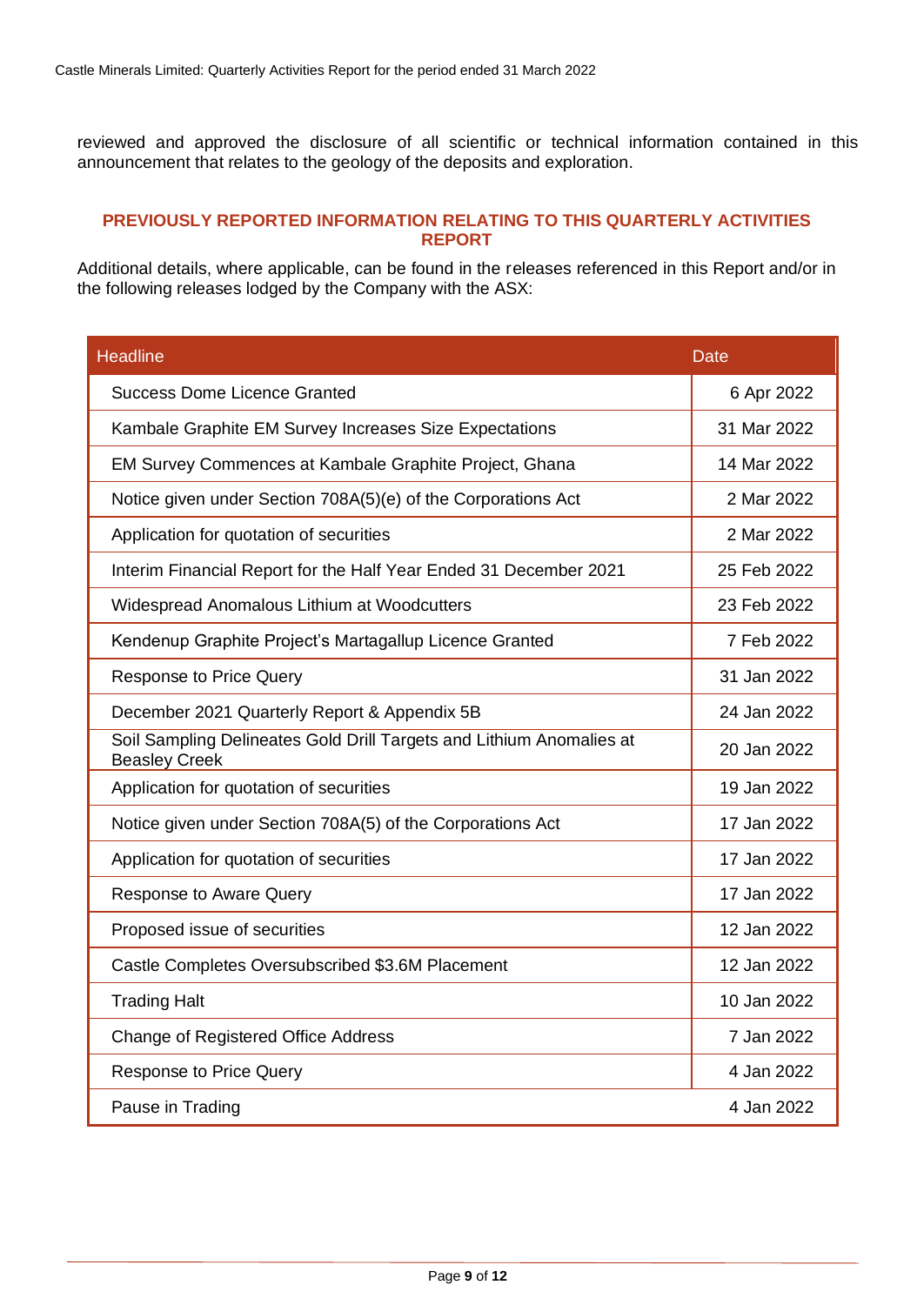## **SUMMARY OF MINERAL RESOURCE ESTIMATES**

#### **Mineral Resource Estimates - Gold**

| <b>Project</b>      | <b>Indicated</b> |           | <b>Inferred</b> |               | <b>Total</b> |                 |                   |           |                 |                           |
|---------------------|------------------|-----------|-----------------|---------------|--------------|-----------------|-------------------|-----------|-----------------|---------------------------|
|                     | <b>Tonnes</b>    | Au<br>g/t | Au<br><b>OZ</b> | <b>Tonnes</b> | Au<br>g/t    | Au<br><b>OZ</b> | <b>Tonnes</b>     | Au<br>g/t | Au<br><b>OZ</b> | Lower<br>Cutoff<br>Au g/t |
| Kandia 8000<br>Zone |                  |           |                 | 229,000       | 1.8          | 13,000          | 229,000           | 1.8       | 13,400          | 1.0                       |
| Kandia 4000<br>Zone | 1,772,000        | 1.0       | 57,700          | 777,000       | 0.9          |                 | 21,500 2,549,000  | 1.0       | 79,200          | 0.5                       |
| Kpali               |                  |           |                 | 2,914,000     | 1.1          |                 | 107,200 2,914,000 | 1.1       | 107,200         | 0.5                       |
| <b>Total</b>        | 1,772,000        | 1.0       | 57,700          | 3,920,000     | 1.1          | 141,700         | 15,692,000        | 1.1       | 199,800         |                           |

• *Refer ASX release dated 2nd July 2014 re reporting of Kandia 8000 Zone Mineral Resource and appended JORC Code, 2012 Edition – Section 3*

• *Refer ASX release dated 2nd July 2014 re reporting of Kpali Mineral Resource and appended JORC Code, 2012 Edition – Section 3*

• *Refer ASX release dated 18th January 2014 re "Kpali Drilling Results" incl. of JORC Code, 2012 Edition - Table 1*

#### **Kambale Graphite Deposit Inferred Mineral Resource Estimate (5%C cut-off grade)**

| <b>Type</b>  | <b>Tonnes</b><br>Mt | Carbon (C)<br>% | <b>Contained C</b> |
|--------------|---------------------|-----------------|--------------------|
| Oxide        | 3.4                 | 7.1             | 243,000            |
| <b>Fresh</b> | 11.0                | 7.2             | 793,000            |
| Total        | 14.4                | 7.2             | 1,030,000          |

- *Totals may not add exactly due to rounding*
- *Refer ASX release dated 24 July 2012 re Maiden Resource Confirms Kambale as One of the World's Largest Graphite Deposits.*
- *The Mineral Resource estimate was made in July 2012 and complied with recommendations in the Australasian Code for Reporting of Mineral Resources and Ore Reserves (2004) by the Joint Ore Reserves Committee (JORC). Castle*  is not aware of any new information or data that materially affects the information included in the JORC 2004 Mineral *Resource estimate and that all material assumptions and technical parameters underpinning the Mineral Resource estimate continue to apply.*

*The resource estimate released in July 2012 did not include any assumptions about mining, mining dilution, metallurgy or processing methods. No bulk density measurements were undertaken.* 

*The Mineral Resource estimate is not compliant with Australian Code for Reporting of Exploration Results, Mineral Resource and Ore Reserves - 2012 edition. No additional technical work has been done since the Mineral Resource estimate was made.* 

*There is insufficient information available for the resource to be re-estimated to be compliant with the Australian Code for Reporting of Exploration Results, Mineral Resource and Ore Reserves - 2012 edition. It is possible that following additional technical work, and should a Competent Person be able to undertake a re-estimation of the Mineral Resource to comply with JORC Code 2012, that the Mineral Resource may materially change and/or reduce. Substantial work is required in order to bring the resource into compliance with JORC Code 2012. A timeline and budget for this work has not been established. Several factors not limited to geology, metallurgy, environment, heritage, licencing and permitting, commodity price and market conditions will singularly, or in combination, impact on decisions to undertake and complete this work.*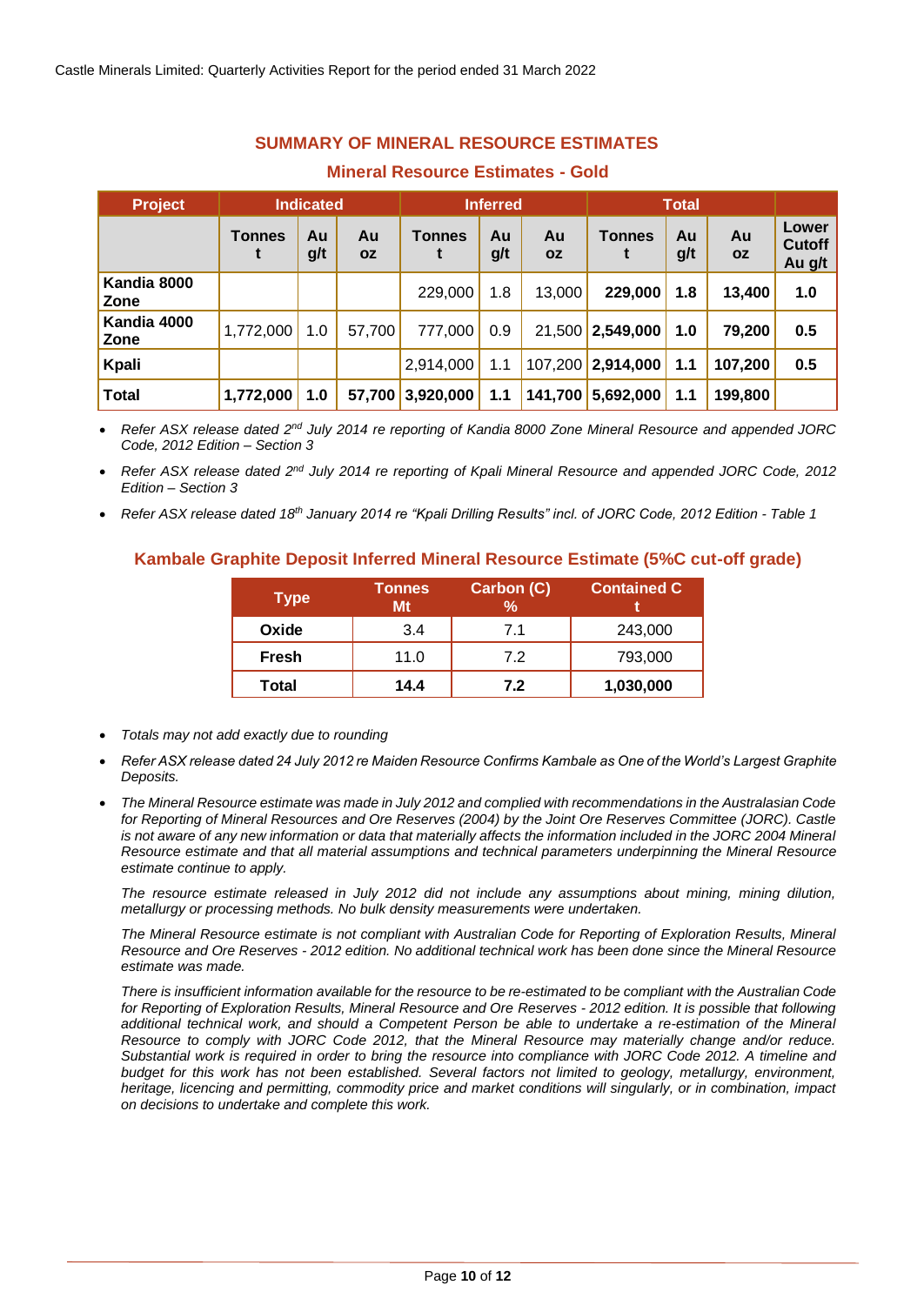## **SCHEDULE OF CASTLE MINERAL LICENCES (as at date of this report)**

| <b>Tenement and Name</b>        |                         | Interest at beginning<br>of Quarter  | <b>Acquired / Disposed</b><br>(during the Quarter) | Interest at end of<br>Quarter |  |  |  |  |
|---------------------------------|-------------------------|--------------------------------------|----------------------------------------------------|-------------------------------|--|--|--|--|
| <b>WESTERN AUSTRALIA</b>        |                         |                                      |                                                    |                               |  |  |  |  |
| <b>Meekatharra Project</b>      |                         |                                      |                                                    |                               |  |  |  |  |
| EL51/1703                       | Wanganui                | 100%                                 |                                                    | 100%                          |  |  |  |  |
| EL51/1843                       | Polelle                 | 100%                                 |                                                    | 100%                          |  |  |  |  |
| PL51/3190                       | Polelle North           | 100%                                 |                                                    | 100%                          |  |  |  |  |
| PL51/3191                       | Polelle North           | 100%                                 |                                                    | 100%                          |  |  |  |  |
| PL51/3192                       | Polelle North           | 100%                                 |                                                    | 100%                          |  |  |  |  |
| PL51/3193                       | Polelle North           | 0%                                   |                                                    | 100%                          |  |  |  |  |
| PL51/3194                       | Polelle North           | 0%                                   |                                                    | 100%                          |  |  |  |  |
| PL51/3195                       | Polelle North           | 100%                                 |                                                    | 100%                          |  |  |  |  |
| PL51/3196                       | Polelle North           | 0%                                   |                                                    | 100%                          |  |  |  |  |
| PL51/3197                       | Polelle North           | 100%                                 |                                                    | 100%                          |  |  |  |  |
| PL51/3198                       | Polelle North           | 100%                                 |                                                    | 100%                          |  |  |  |  |
| <b>Pilbara Project</b>          |                         |                                      |                                                    |                               |  |  |  |  |
| E47/3490                        | <b>Beasley Creek</b>    | 80%                                  |                                                    | 80%                           |  |  |  |  |
| ELA 08/3257                     | <b>Success</b>          | 0%                                   | Application                                        | Application                   |  |  |  |  |
| <b>Earaheedy Basin Project</b>  |                         |                                      |                                                    |                               |  |  |  |  |
| EL 69/3860                      | Withnell                | 0%                                   | 100%                                               | 100%                          |  |  |  |  |
| ELA 52/3927                     | <b>Terra Rosa</b>       | 0%                                   | Application                                        | Application                   |  |  |  |  |
| ELA 52/3930                     | <b>Terra Rosa East</b>  | 0%                                   | Application                                        | Application                   |  |  |  |  |
| ELA 52/3931                     | <b>Terra Rosa South</b> | 0%                                   | Application                                        | Application                   |  |  |  |  |
| ELA 52/3928                     | Marymia                 | 0%                                   | Application                                        | Application                   |  |  |  |  |
| ELA 38/3641                     | Tableland               | 0%                                   | Application                                        | Application                   |  |  |  |  |
| ELA38/3642                      | Tableland               | 0%                                   | Application                                        | Application                   |  |  |  |  |
| <b>Kendenup Project</b>         |                         |                                      |                                                    |                               |  |  |  |  |
| EL70/5514(1)                    | Kendenup                | 0%                                   | 100%                                               | 100%                          |  |  |  |  |
| EL 70/5963                      |                         | 0%                                   | 100%                                               | 100%                          |  |  |  |  |
|                                 | Kendenup                |                                      |                                                    |                               |  |  |  |  |
| <b>Wilgee Springs Project</b>   |                         |                                      |                                                    |                               |  |  |  |  |
| ELA70/5880                      | Wilgee                  | 0%                                   | Application                                        | Application                   |  |  |  |  |
| <b>Woodcutters Project</b>      |                         |                                      |                                                    |                               |  |  |  |  |
| ELA 70/5962                     | Tableland               | 0%                                   | Application                                        | Application                   |  |  |  |  |
| ELA70/5963                      | Tramways                | 0%                                   | Application                                        | Application                   |  |  |  |  |
|                                 |                         | <b>GHANA (Carlie Mining Limited)</b> |                                                    |                               |  |  |  |  |
| <b>Kambale Graphite Project</b> |                         |                                      |                                                    |                               |  |  |  |  |
| PL 10/47                        | Kambale                 | 100%                                 |                                                    | 100%                          |  |  |  |  |
| <b>Gold Projects</b>            |                         |                                      |                                                    |                               |  |  |  |  |
| <b>RLA</b>                      | Chache                  | Application                          |                                                    | Application                   |  |  |  |  |
| <b>RLA</b>                      | Jewoyeli                | Application                          |                                                    | Application                   |  |  |  |  |
| <b>RLA</b>                      | Takariyili              | Application                          |                                                    | Application                   |  |  |  |  |
| <b>RLA</b>                      | Tuole                   | Application                          |                                                    | Application                   |  |  |  |  |
| RL 10/23                        | Jang                    | 100%                                 |                                                    | 100%                          |  |  |  |  |
| RL 10/13                        | Wa                      | 100%                                 |                                                    | 100%                          |  |  |  |  |
| PL 10/26                        | Degbiwu (2)             | 100%                                 |                                                    | 100%                          |  |  |  |  |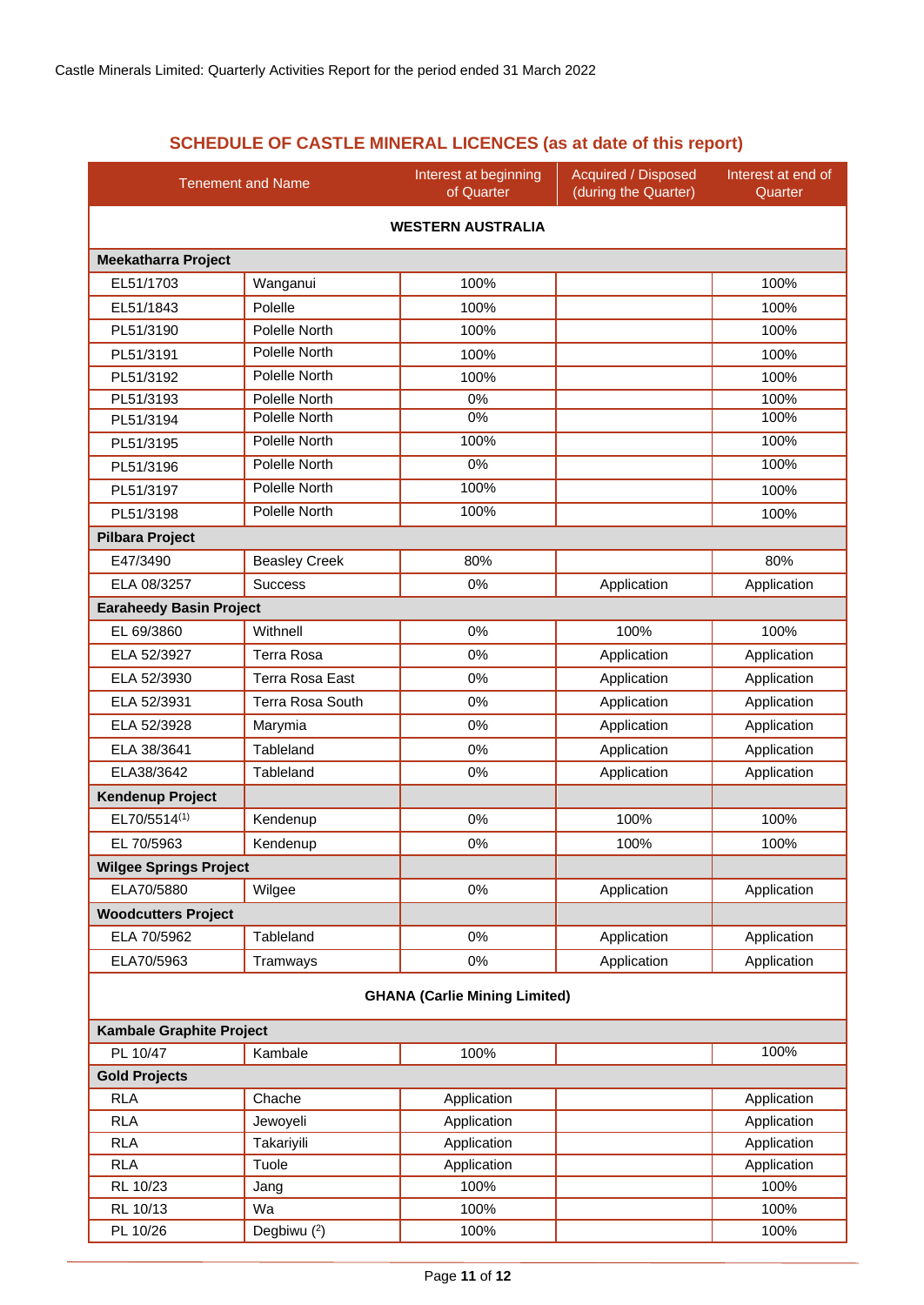#### Castle Minerals Limited: Quarterly Activities Report for the period ended 31 March 2022

|            | <b>Tenement and Name</b> | Interest at beginning<br>of Quarter | <b>Acquired / Disposed</b><br>(during the Quarter) | Interest at end of<br>Quarter |
|------------|--------------------------|-------------------------------------|----------------------------------------------------|-------------------------------|
| PL 10/23   | <b>Bulenga</b>           | 100%                                |                                                    | 100%                          |
| PL 10/25   | Charingu                 | 100%                                |                                                    | 100%                          |
| <b>PLA</b> | Kandia                   | Application                         |                                                    | Application                   |
| PL 10/24   | Baayiri                  | 100%                                |                                                    | 100%                          |
| RL 8/27    | Gbinyiri (2)             | 100%                                |                                                    | 100%                          |
| RL 8/28    | Gurungu                  | 100%                                |                                                    | 100%                          |
| RL 8/31    | Jumo                     | 100%                                |                                                    | 100%                          |
| RL 8/30    | Chasia                   | 100%                                |                                                    | 100%                          |
| RL 8/29    | Perisi                   | 100%                                |                                                    | 100%                          |
| <b>RLA</b> | Funsi                    | Application                         |                                                    | Application                   |

<sup>1</sup> *Refer ASX announcement 24/11/2021 for acquisition details*

*<sup>2</sup>Licences included in the Iguana Joint Venture*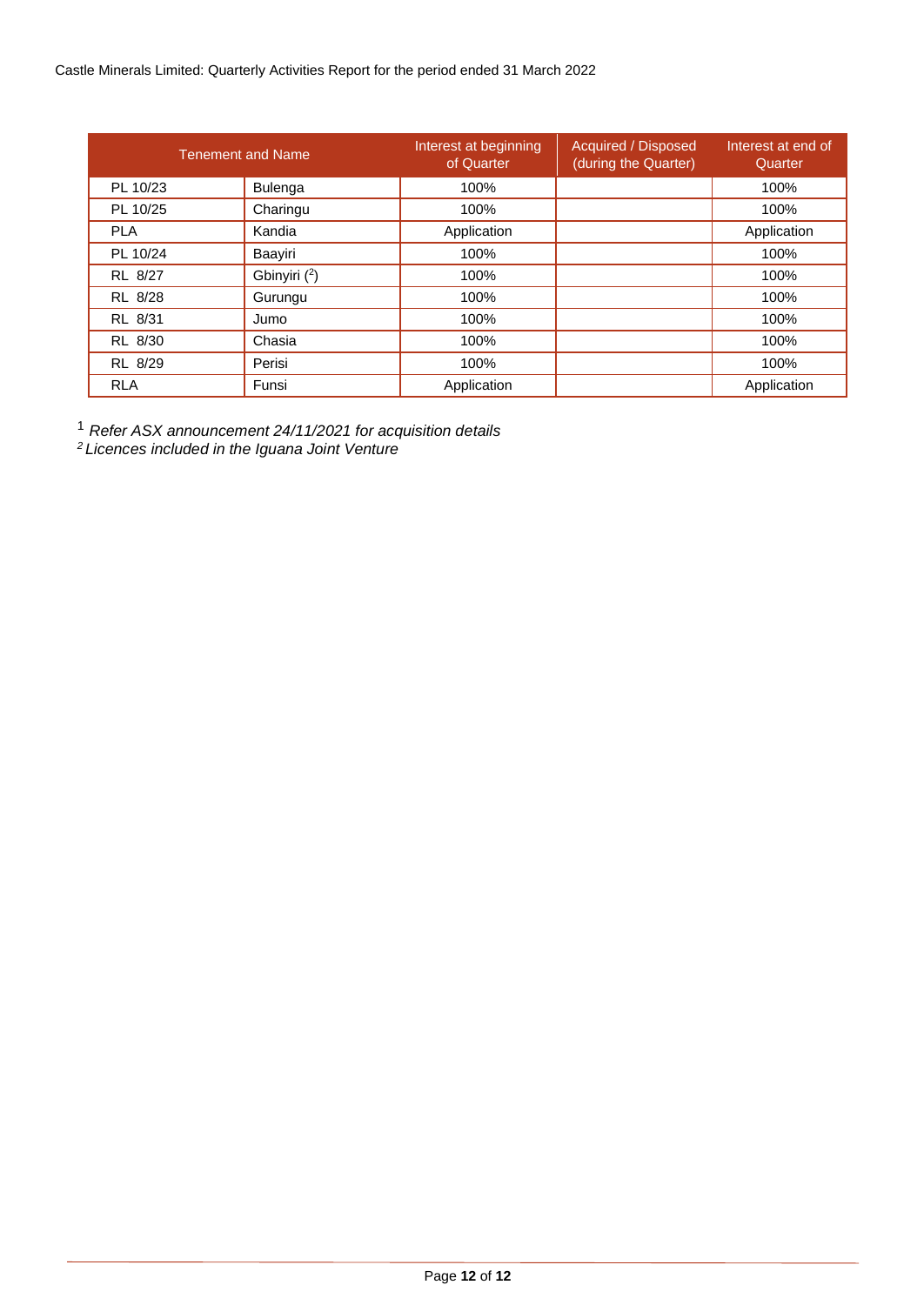# **Appendix 5B**

# **Mining exploration entity or oil and gas exploration entity quarterly cash flow report**

| Name of entity                 |                                   |
|--------------------------------|-----------------------------------|
| <b>Castle Minerals Limited</b> |                                   |
| ARN                            | Quarter ended ("current quarter") |
| 83 116 095 802                 | 31 March 2022                     |

|     | <b>Consolidated statement of cash flows</b>       | <b>Current quarter</b><br>\$A'000 | Year to date (9<br>months)<br>\$A'000 |
|-----|---------------------------------------------------|-----------------------------------|---------------------------------------|
| 1.  | Cash flows from operating activities              |                                   |                                       |
| 1.1 | Receipts from customers                           |                                   |                                       |
| 1.2 | Payments for                                      |                                   |                                       |
|     | exploration & evaluation<br>(a)                   | (336)                             | (1,084)                               |
|     | development<br>(b)                                |                                   |                                       |
|     | production<br>(c)                                 |                                   |                                       |
|     | staff costs<br>(d)                                | (78)                              | (217)                                 |
|     | (e) administration and corporate costs            | (149)                             | (330)                                 |
| 1.3 | Dividends received (see note 3)                   |                                   |                                       |
| 1.4 | Interest received                                 |                                   |                                       |
| 1.5 | Interest and other costs of finance paid          |                                   |                                       |
| 1.6 | Income taxes paid                                 |                                   |                                       |
| 1.7 | Government grants and tax incentives              |                                   |                                       |
| 1.8 | Other (provide details if material)               | 12 <sup>°</sup>                   | $12 \overline{ }$                     |
| 1.9 | Net cash from / (used in) operating<br>activities | (551)                             | (1,619)                               |

| 2.  | Cash flows from investing activities |       |      |
|-----|--------------------------------------|-------|------|
| 2.1 | Payments to acquire or for:          |       |      |
|     | entities<br>(a)                      |       |      |
|     | tenements<br>(b)                     | -     |      |
|     | property, plant and equipment<br>(C) | (130) | 130) |
|     | exploration & evaluation<br>(d)      |       |      |
|     | investments<br>(e)                   |       |      |
|     | other non-current assets<br>(f)      |       |      |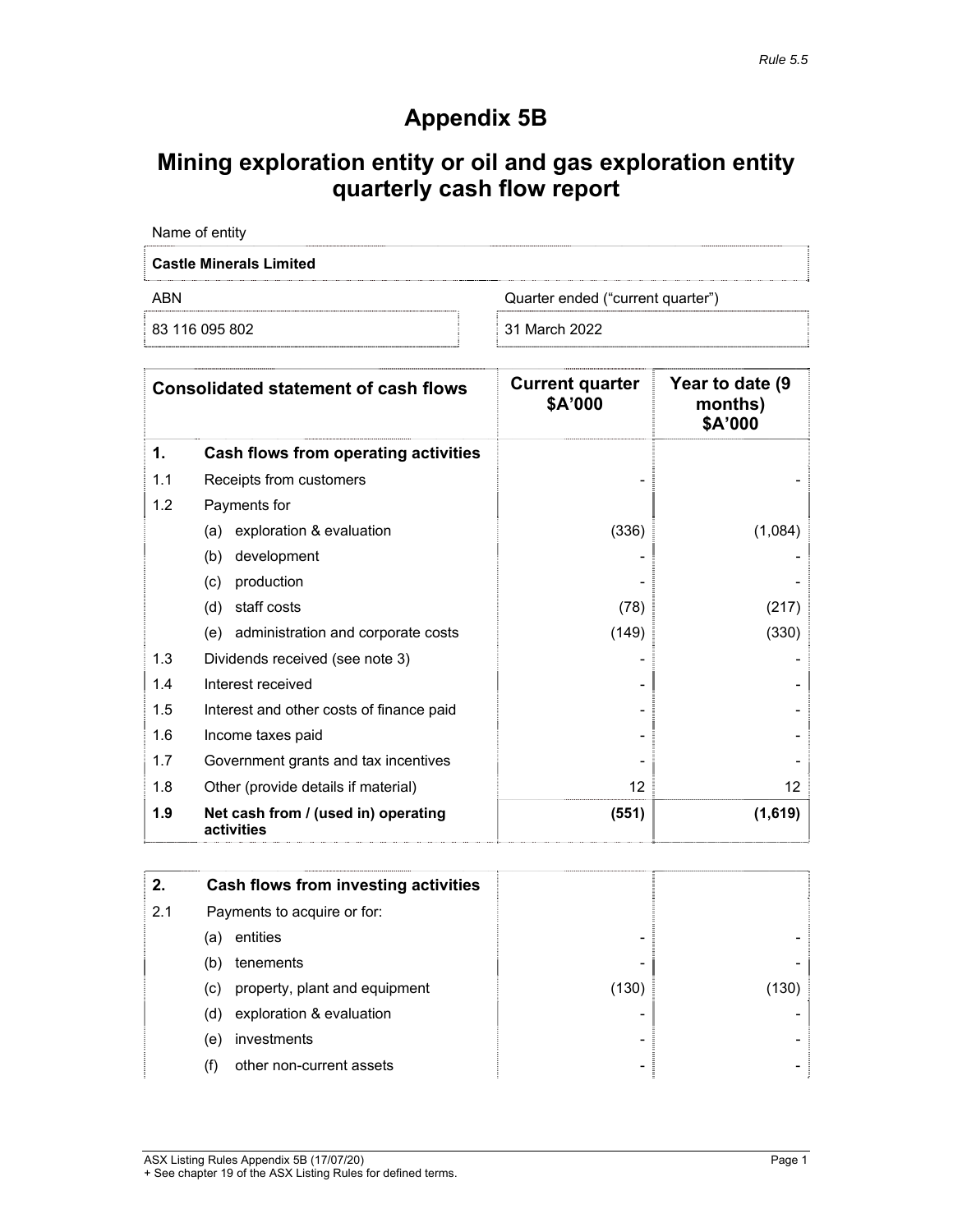#### **Appendix 5B Mining exploration entity or oil and gas exploration entity quarterly cash flow report**

|     | <b>Consolidated statement of cash flows</b>       | <b>Current quarter</b><br>\$A'000 | Year to date (9)<br>months)<br>\$A'000 |
|-----|---------------------------------------------------|-----------------------------------|----------------------------------------|
| 2.2 | Proceeds from the disposal of:                    |                                   |                                        |
|     | entities<br>(a)                                   |                                   |                                        |
|     | tenements<br>(b)                                  |                                   |                                        |
|     | property, plant and equipment<br>(c)              |                                   |                                        |
|     | (d)<br>investments                                |                                   |                                        |
|     | other non-current assets<br>(e)                   |                                   |                                        |
| 2.3 | Cash flows from loans to other entities           |                                   |                                        |
| 2.4 | Dividends received (see note 3)                   |                                   |                                        |
| 2.5 | Other (provide details if material)               |                                   |                                        |
| 2.6 | Net cash from / (used in) investing<br>activities | (130)                             | (130)                                  |

| 3.   | Cash flows from financing activities                                                       |       |       |
|------|--------------------------------------------------------------------------------------------|-------|-------|
| 3.1  | Proceeds from issues of equity securities<br>(excluding convertible debt securities)       | 3,600 | 5,122 |
| 3.2  | Proceeds from issue of convertible debt<br>securities                                      |       |       |
| 3.3  | Proceeds from exercise of options                                                          | 5     | 405   |
| 3.4  | Transaction costs related to issues of equity<br>securities or convertible debt securities | (216) | (320) |
| 3.5  | Proceeds from borrowings                                                                   |       |       |
| 3.6  | Repayment of borrowings                                                                    |       |       |
| 3.7  | Transaction costs related to loans and<br>borrowings                                       |       |       |
| 3.8  | Dividends paid                                                                             |       |       |
| 3.9  | Other (placement proceeds pending<br>allotment of securities)                              |       |       |
| 3.10 | Net cash from / (used in) financing<br>activities                                          | 3,389 | 5,207 |

| 4.  | Net increase / (decrease) in cash and<br>cash equivalents for the period |       |         |
|-----|--------------------------------------------------------------------------|-------|---------|
| 4.1 | Cash and cash equivalents at beginning of<br>period                      | 2.552 | 1,801   |
| 4.2 | Net cash from / (used in) operating<br>activities (item 1.9 above)       | (551) | (1,619) |
| 4.3 | Net cash from / (used in) investing activities<br>(item 2.6 above)       | (130) | (130)   |
| 4.4 | Net cash from / (used in) financing activities<br>(item 3.10 above)      | 3.389 | 5.207   |

ASX Listing Rules Appendix 5B (17/07/20) Page 2

<sup>+</sup> See chapter 19 of the ASX Listing Rules for defined terms.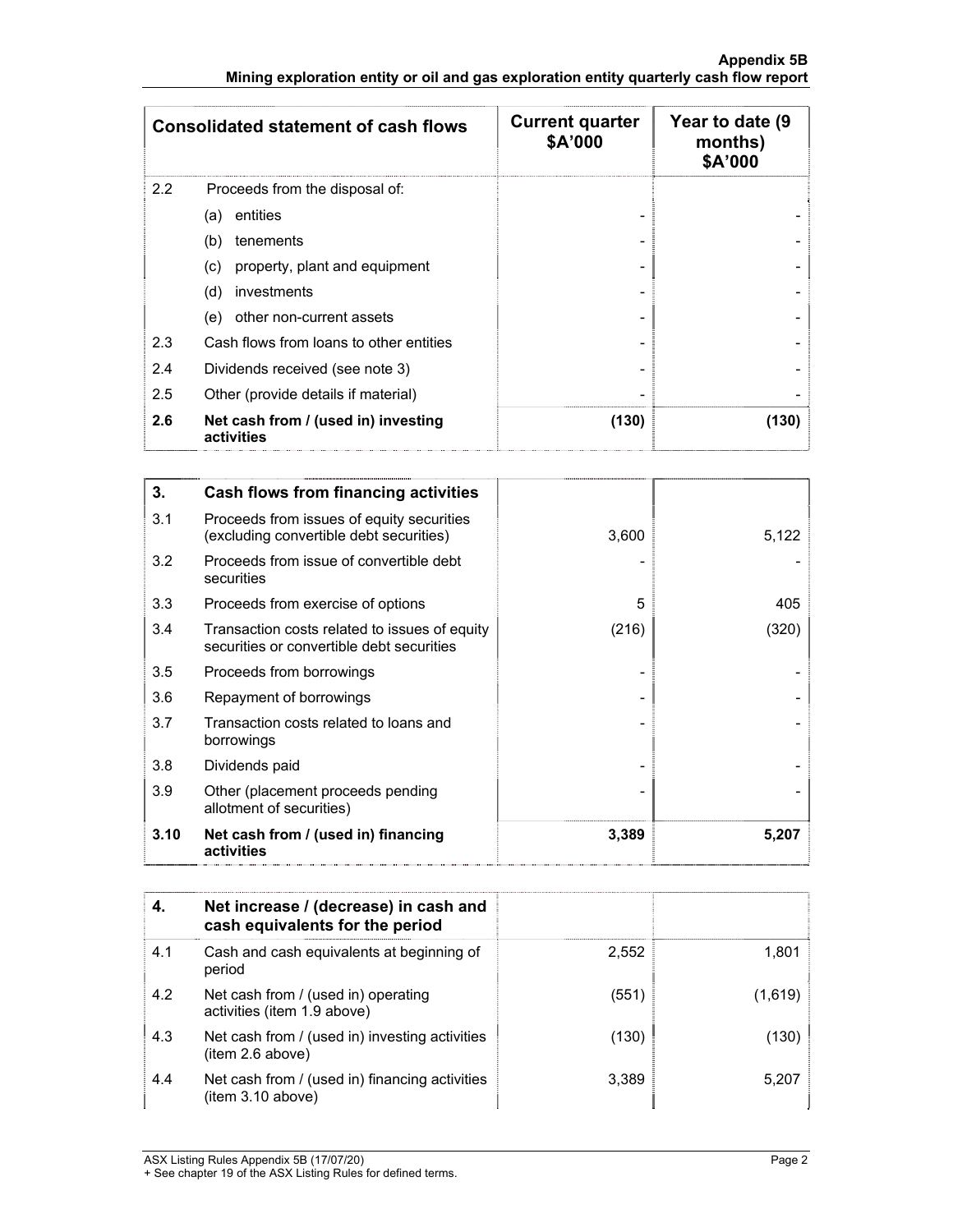#### **Appendix 5B Mining exploration entity or oil and gas exploration entity quarterly cash flow report**

| Consolidated statement of cash flows |                                                      | <b>Current quarter</b><br>\$A'000 | Year to date (9)<br>months)<br>\$A'000 |
|--------------------------------------|------------------------------------------------------|-----------------------------------|----------------------------------------|
| 4.5                                  | Effect of movement in exchange rates on<br>cash held |                                   |                                        |
| 4.6                                  | Cash and cash equivalents at end of<br>period        | 5.259                             | 5.259                                  |

| 5.  | Reconciliation of cash and cash<br>equivalents<br>at the end of the quarter (as shown in the<br>consolidated statement of cash flows) to the<br>related items in the accounts | <b>Current quarter</b><br>\$A'000 | <b>Previous quarter</b><br>\$A'000 |
|-----|-------------------------------------------------------------------------------------------------------------------------------------------------------------------------------|-----------------------------------|------------------------------------|
| 5.1 | <b>Bank balances</b>                                                                                                                                                          | 5,259                             | 2,552                              |
| 5.2 | Call deposits                                                                                                                                                                 |                                   |                                    |
| 5.3 | Bank overdrafts                                                                                                                                                               |                                   |                                    |
| 5.4 | Other (provide details)                                                                                                                                                       |                                   |                                    |
| 5.5 | Cash and cash equivalents at end of<br>quarter (should equal item 4.6 above)                                                                                                  | 5,259                             | 2,552                              |

| 6.  | Payments to related parties of the entity and their<br>associates                                                                                           | <b>Current quarter</b><br>\$A'000 |
|-----|-------------------------------------------------------------------------------------------------------------------------------------------------------------|-----------------------------------|
| 6.1 | Aggregate amount of payments to related parties and their<br>associates included in item 1                                                                  |                                   |
| 6.2 | Aggregate amount of payments to related parties and their<br>associates included in item 2                                                                  |                                   |
|     | Note: if any amounts are shown in items 6.1 or 6.2, your quarterly activity report must include a description of, and an<br>explanation for, such payments. |                                   |

**7. Financing facilities** *Note: the term "facility' includes all forms of financing arrangements available to the entity. Add notes as necessary for an understanding of the sources of finance available to the entity.* **Total facility amount at quarter end \$A'000 Amount drawn at quarter end \$A'000**  7.1 Loan facilities - - 7.2 Credit standby arrangements and the state of the state of the state of the state of the state of the state of the state of the state of the state of the state of the state of the state of the state of the state of the 7.3 Other (please specify) - - 7.4 **Total financing facilities** - - 7.5 **Unused financing facilities available at quarter end** - 7.6 Include in the box below a description of each facility above, including the lender, interest rate, maturity date and whether it is secured or unsecured. If any additional financing facilities have been entered into or are proposed to be entered into after quarter end, include a note providing details of those facilities as well.

N/A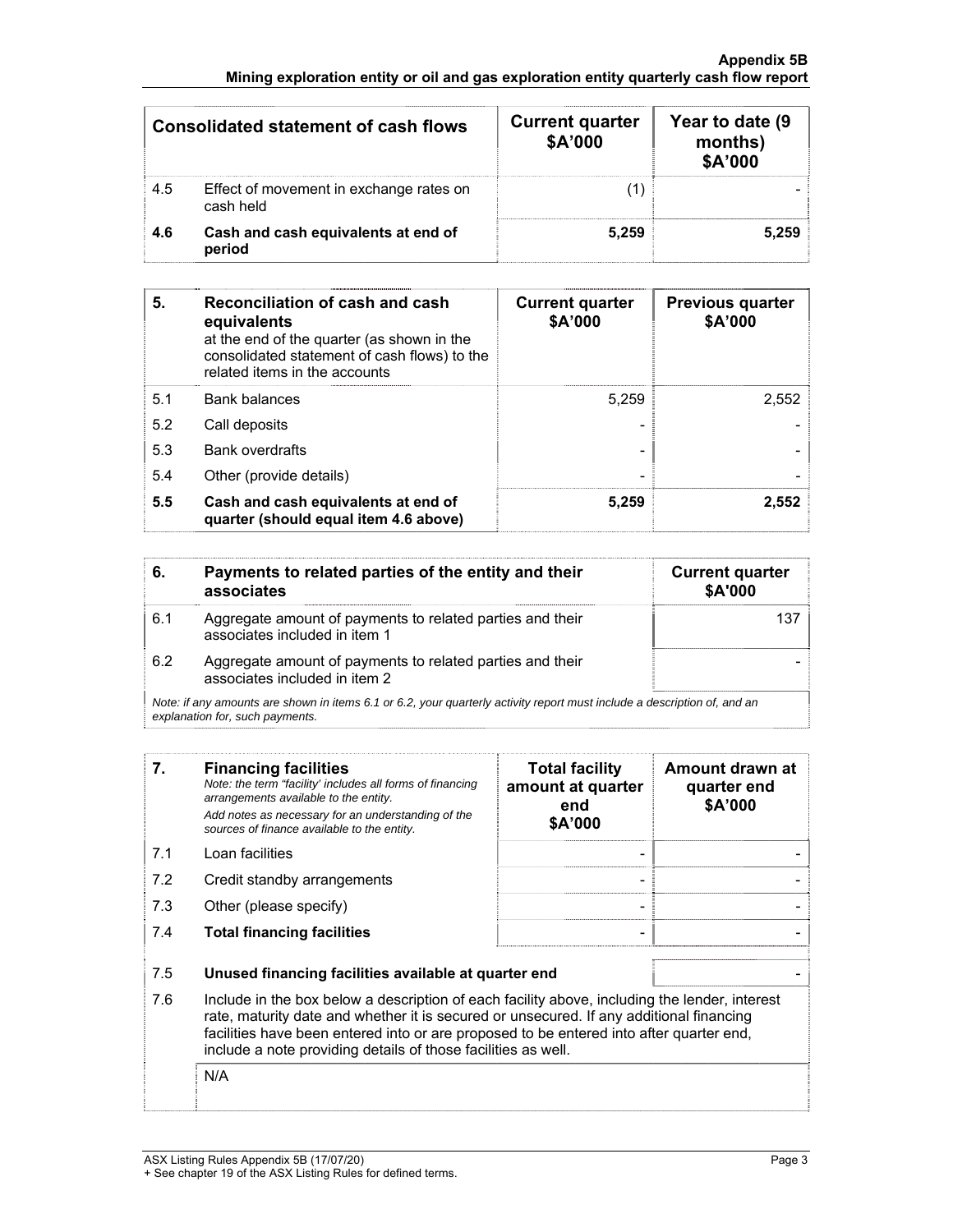#### **Appendix 5B Mining exploration entity or oil and gas exploration entity quarterly cash flow report**

| 8.                                                                                                                                                                                                                              | Estimated cash available for future operating activities                                                                                                                                                                        | \$A'000 |  |
|---------------------------------------------------------------------------------------------------------------------------------------------------------------------------------------------------------------------------------|---------------------------------------------------------------------------------------------------------------------------------------------------------------------------------------------------------------------------------|---------|--|
| 8.1                                                                                                                                                                                                                             | Net cash from / (used in) operating activities (item 1.9)                                                                                                                                                                       | (551)   |  |
| 8.2                                                                                                                                                                                                                             | (Payments for exploration & evaluation classified as investing<br>activities) (item 2.1(d))                                                                                                                                     |         |  |
| 8.3                                                                                                                                                                                                                             | Total relevant outgoings (item $8.1 +$ item $8.2$ )                                                                                                                                                                             | (551)   |  |
| 8.4                                                                                                                                                                                                                             | Cash and cash equivalents at quarter end (item 4.6)                                                                                                                                                                             | 5,259   |  |
| 8.5                                                                                                                                                                                                                             | Unused finance facilities available at quarter end (item 7.5)                                                                                                                                                                   |         |  |
| 8.6                                                                                                                                                                                                                             | Total available funding (item $8.4 +$ item $8.5$ )                                                                                                                                                                              | 5,259   |  |
| 8.7                                                                                                                                                                                                                             | Estimated quarters of funding available (item 8.6 divided by<br>item 8.3)                                                                                                                                                       | 9.5     |  |
| Note: if the entity has reported positive relevant outgoings (ie a net cash inflow) in item 8.3, answer item 8.7 as "N/A".<br>Otherwise, a figure for the estimated quarters of funding available must be included in item 8.7. |                                                                                                                                                                                                                                 |         |  |
| 8.8                                                                                                                                                                                                                             | If item 8.7 is less than 2 quarters, please provide answers to the following questions:                                                                                                                                         |         |  |
|                                                                                                                                                                                                                                 | 8.8.1<br>Does the entity expect that it will continue to have the current level of net operating<br>cash flows for the time being and, if not, why not?                                                                         |         |  |
|                                                                                                                                                                                                                                 | Answer: N/A                                                                                                                                                                                                                     |         |  |
|                                                                                                                                                                                                                                 | 8.8.2<br>Has the entity taken any steps, or does it propose to take any steps, to raise further<br>cash to fund its operations and, if so, what are those steps and how likely does it<br>believe that they will be successful? |         |  |
|                                                                                                                                                                                                                                 | Answer: N/A                                                                                                                                                                                                                     |         |  |
|                                                                                                                                                                                                                                 | 8.8.3<br>Does the entity expect to be able to continue its operations and to meet its business<br>objectives and, if so, on what basis?                                                                                         |         |  |
|                                                                                                                                                                                                                                 | Answer: N/A                                                                                                                                                                                                                     |         |  |
|                                                                                                                                                                                                                                 | Note: where item 8.7 is less than 2 quarters, all of questions 8.8.1, 8.8.2 and 8.8.3 above must be answered.                                                                                                                   |         |  |

#### **Compliance statement**

- 1 This statement has been prepared in accordance with accounting standards and policies which comply with Listing Rule 19.11A.
- 2 This statement gives a true and fair view of the matters disclosed.

Date: 22 April 2022

Authorised by: Jade Styants, Company Secretary (Name of body or officer authorising release – see note 4)

#### **Notes**

1. This quarterly cash flow report and the accompanying activity report provide a basis for informing the market about the entity's activities for the past quarter, how they have been financed and the effect this has had on its cash position. An

ASX Listing Rules Appendix 5B (17/07/20) example of the state of the Page 4 + See chapter 19 of the ASX Listing Rules for defined terms.